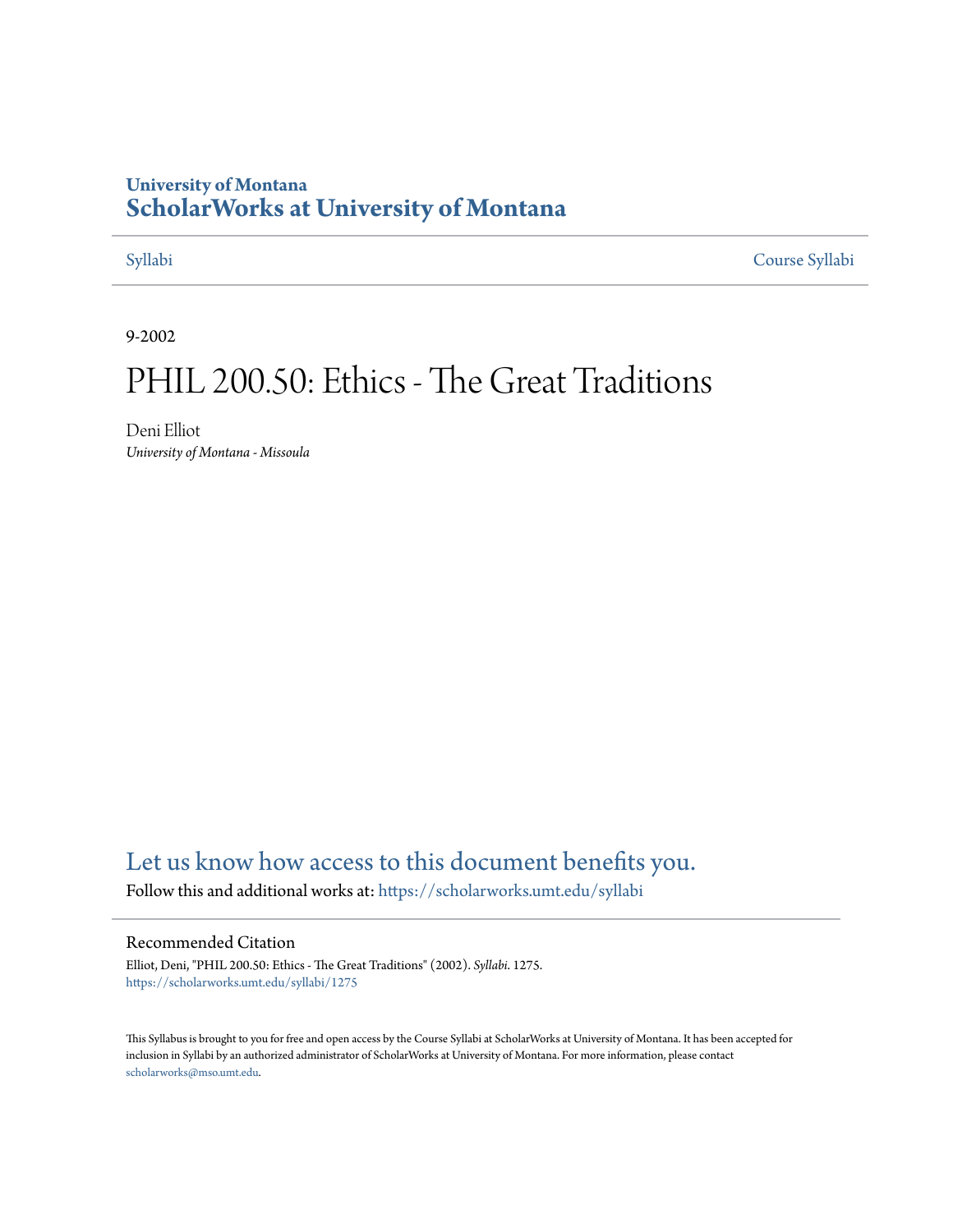COURSES > PH1L200E.50-FALL20Q2 > CONTROL PANEL > COURSE INFORMATION

## **Course Information**

**CB**3 Add Item **| @B3** Add Folder | CB3 Add Learning Unit

### **Current Location: Philosophy 200, Section 50, Syllabus**

[ Top ] : Philosophy 200, Section 50, Syllabus

PHIL 200, Section 3

Fall, 2002 ONLINE

Professor Deni Elliott elliottd@mso.umt.edu office: 243-6632

OFFICE HOURS: Tuesday, 10-12 or by appointment at the Practical Ethics Center, 1000 E Beckwith.

home: 273-6606 (use this number for problems during the virtual class meeting time)

Teaching Assistant: Loren Meyer office: 243-6643

TEACHING ASSISTANT OFFICE HOURS: Thursday and Friday, 1-2 p.m., or by appointment at the Practical Ethics Center, 1000 E. Beckwith.

Course Texts: Available at the UM Bookstore

(NOTE: It is IMPERATIVE that you have these particular translations and editions. We will be referring to text by page number. If you have a different translation or edition, you will not be able to follow along. If you cannot follow along, it is likely that your understanding will suffer. If your understanding suffers, it is likely that your grade will suffer).

Arthur, John. (2002). Morality and Moral Controversies, 6th Edition. Upper **Saddle** River, NJ: Prentice Hall.

Gert, Bernard (2002) Common Morality. THIS SHORT BOOK IS AVAILABLE ON THE COURSE SITE (under the section marked BOOKS) OR AT THE UM BOOKSTORE IN THE PHIL 443 TEXT AREA.

Infield, Louis (1980) editor and translator. Immanuel Kant, Lectures on Ethics. Indianapolis: Hackett Publishing Company.

Ostwald, Martin (1999) editor and translator. Aristotle, Nicomachean Ethics. Upper Saddle River, NJ.Prentice Hall.

Philosophy 200, Great Traditions in Ethics, is designed to introduce students to important work in ethical thought and analysis. You will read Aristotle, Kant, Mill, other classical and contemporary philosophers all with the aim of helping you think better about contemporary moral problems.

The basic learning goal for this online section is that you become able to use classical and contemporary moral philosophy so that you can better engage in the important ethical discussions and decisions of our time.

**Syllabus (\* Modify** *{* **Remove}**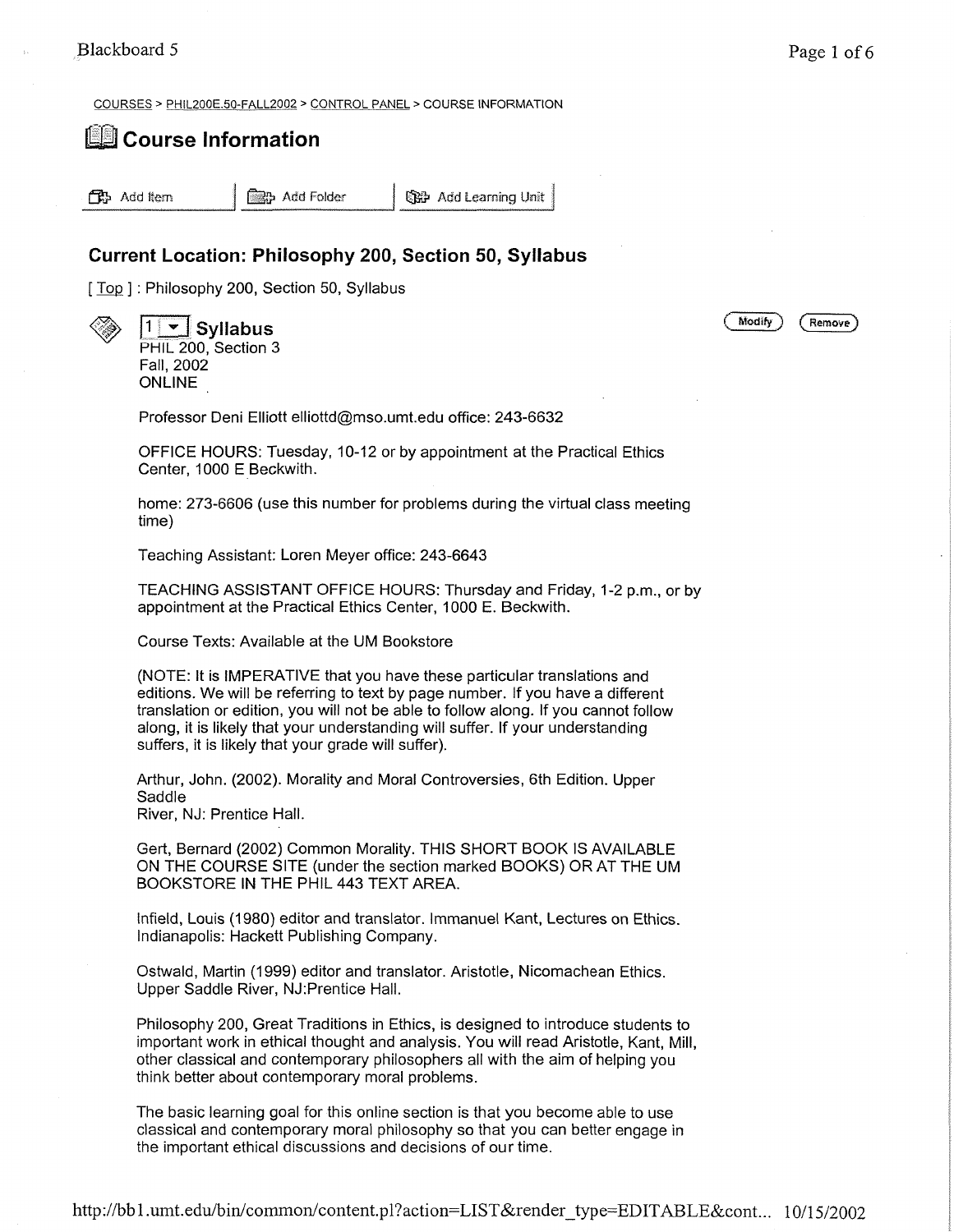Taking Philosophy 200 online is different in many ways from taking it in a regular classroom. First, while the professor and teaching assistant are happy to meet with you 'face-to-face', you are not required to meet with faculty or students aside from the Monday night 6-8 p.m. online virtual class meeting. Your success in Philosophy 200 Online depends on different motivation from a face-to-face class.

Philosophy 200 Online is a good course for students who:

1) are motivated and disciplined enough to do their work and keep up with class without faculty reminders;

2) are curious and like to use the www to learn new things;

3) are creative in figuring out what to do when some material makes them feel stuck or confused;

4) can type well enough to concentrate on what they are trying to say rather than finding the right keys;

5) are willing to risk saying what they think even though they might be wrong.

Learning Goals: By completing assignments and participating in weekly virtual class meetings, successful students will:

1) become acquainted with some of the concepts from classical moral philosophy that influence contemporary policy and norms;

2) gain a better understanding of important contemporary moral issues;

3) learn to parse and analyze the arguments that some people use in important moral debates of our time;

4) clarify own reasons for holding particular positions.

#### Evaluation

100 pts: Weekly discussion board (10 points based on the best out of 12 weeks')

100 pts. Weekly homework (10 points based on the best out of 12 weekly assignments)

50 pts. Midterm

50 pts. Weekly Virtual Class Participation (5 points each based on the best out of 12 weeks)

100 pts. End of the semester analytic writing

Course Process

The virtual class meets Monday, 6-8 p.m. Monday is the CONCLUSION of the previous week's work. So, if you first log on for class on Monday, September 9 at 6 p.m., you have already missed a week of class work. Monday, September 9 is the end of the first week.

Please complete all reading assignments and discussion board assignments PRIOR to the Monday class. Immediately following the Monday night class, the homework assignment for the week will be made available.

Here is an explanation and schedule for specific parts of the course:

1) Reading Assignments: Read the concept outline that you will find in the section called COURSE DOCUMENTS for the week (e.g., beginning with Week I, which ends Monday, September 9). Print out the concept outline for your reading. Read the text material assigned for the week. If you are totally confused about the material, go surf the web. Look up the philosopher or the important ideas – the concept outline will give you a good idea of what those are each week. There is nothing wrong with using secondary sources (like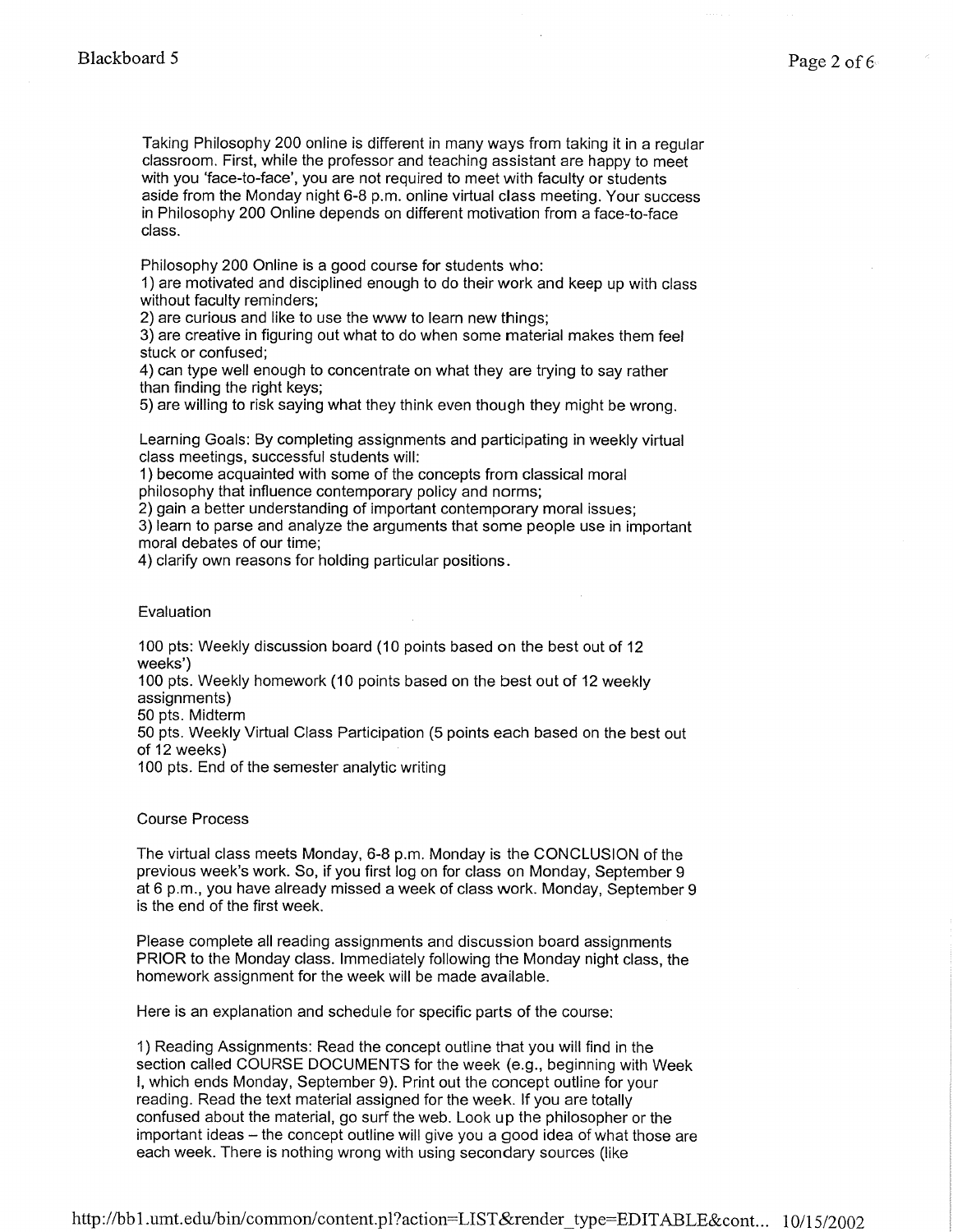annotations or explanations on the web) to help you understand what you are reading. But, be careful about the source of the web help  $-$  some sources are better than others.

2) Discussion Board: Between noon on Wednesday and noon on Monday, you should participate in the weekly discussion board (DB). The week's question will appear on the DB at noon on Wednesday. If you are the first to respond, then you need only respond to the question itself (for your first response). If others have responded first, your job is to read through those responses and add to what others have had to say, but you don't have to respond to all of the other comments. If you are still confused about something in the reading, don't be afraid to post a question for other students to think about. The DB is supposed to be a true discussion about the material for the week. Students will not lose points for being confused by the material, but they will gain points for helping clarify others'areas of confusion. Here's how the DB will be graded:

8-10 points: student has posted 2 or more responses and has moved the discussion forward;

5-7 points: student has posted at least 1 response and has been correct in his/her response;

1-4 points: student has posted at least 1 response, but has not understood the material and has not used others' posting as a way of furthering his/her knowledge

0 points: student has not posted at least 1 response by noon, Monday.

You will have 12 opportunities to respond to DB questions. I will drop the two lowest grades and figure your DB grade out 100 points (10 weeks).

3) Homework. You will receive a weekly homework assignment at the end of the Monday night virtual class meeting. Homework is due in the digital drop box (DDB) no later than noon on Wednesday. The homework will ask you to write a short essay in response to some important concept from the week's work. You will be given a word count maximum/minimum for each exercise. That word count is an important target of the exercise so that you learn both to flesh out an explanation sufficiently and so that you also learn to be concise. You will lose points if you are more than 20 words over the word count or more than 20 words under the word count. Here is how the homework will be graded:

8-10 points: student has responded appropriately to the question and has kept within the word count range;

5-7 points: student has either responded inadequately or has not kept within the word count range;

1-4 points: students has both responded inadequately and has not kept within the word count range;

0 points: student has not submitted the assignment to the electronic drop box by noon, Wednesday.

You will have 12 opportunities to complete homework assignments. I will drop the two lowest grades and figure your homework grade out 100 points (10 weeks).

4) Midterm: You will complete an objective short answer exam. You will be able to choose when to take the exam, but you will have a time limit and will not be able to access the exam questions more than once. The exam is worth 50 points.

5) Weekly Virtual Class Participation: You are expected to attend class through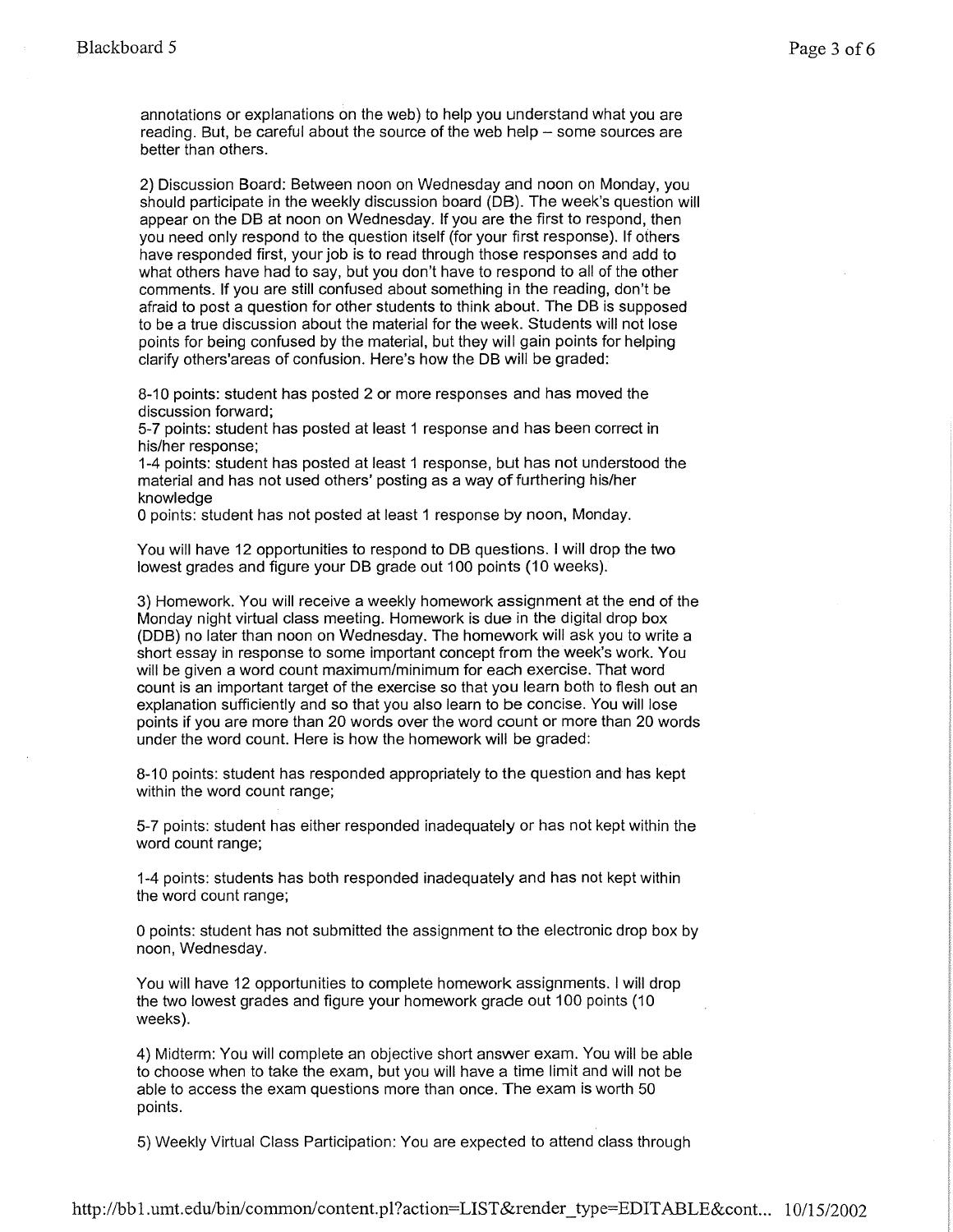your computer every Monday from 6-8 p.m. We will have large and small group discussions and exercises. Each class participation is worth 5 points.

4-5 points: student has attended the entire class and has moved the process forward in either the small or large group discussion;

2-3 points: student has attended the entire class, but has not made comments or has not moved the process forward;

1 point: student has logged on at some point during the class;

0 points: student has not attend the virtual class meeting.

You will have 12 opportunities to attend the virtual class. I will drop the two lowest grades and figure your participation grade out of 50 points.

6) Final Analytic Product: You will be asked to write a short (750-1000 word) analytic paper in which you connect some of the concepts that we have discussed in class with a contemporary issue. You will receive this assignment no later than midway through the class. You will have an opportunity to turn in a draft for professor/teaching assistant comments. The final analytic product is worth 100 points.

So, your weekly schedule should look something like this:

Wedneday, Noon - Monday, Noon: You have completed the reading assignment. You participate in the DB related to that reading by making a response, but going back to the discussion board a couple of more times to read the discussion and add to it.

Monday, 6-8 p.m.: Participate in the virtual class meeting.

Monday, 8 p.m.: Pick up your homework assignment. Complete that and drop it in the digital drop box no later than Wednesday, Noon.

Pick up the concept outlines that go along with next week's reading assignment and be ready to participate in the discussion board between Noon, Wednesday and, Noon, Monday.

Collaboration Policy: Up to two students may work together on a homework assignment and submit it under both of their names. The resulting assignment should be twice the assigned length. No collaboration is allowed for discussion board postings, midterm or final product work. Any outside source used by the student in completing an assignment must be cited or listed with the assignment.

#### Weekly Reading and Topic Schedule

Note: All reading must be completed BEFORE each Monday's virtual class meeting

(A) indicates that the reading is to be found in Arthur, John, Morality and Moral Controversies.

(G) indicates that the reading is to be found in Gert,Bernard, Common Morality. (N) indicates that the reading is to be found in Aristotle, Nicomachean Ethics

(K) indicates that the reading is to be found in Kant, Lectures on Ethics

The page number of the beginning of the section or article to be read is listed. You are expected to read the full section or article unless otherwise indicated.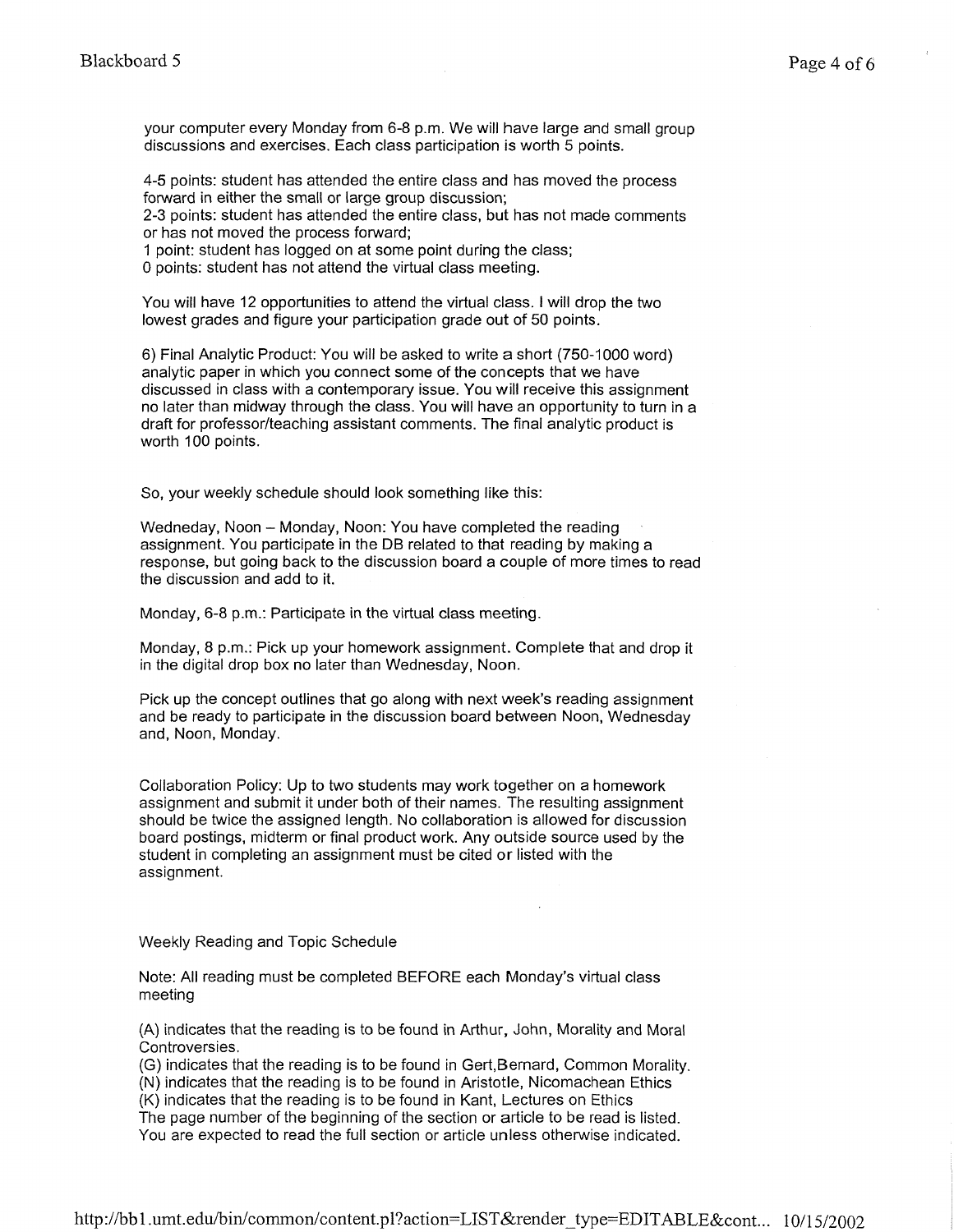Week I, September 9 Online Orientation/Introduction to Ethics/Why Be Moral (A) Trying Out One's New Sword, p. 77 (A) Relativism in Ethics, p. 81 (G) Preface, and Intro to p. 40 (stop at Violations of The Moral Rules)

Week II, September 16 Be All That You Can Be and Start Out Right (N) Book I, Book II, Book III, Book X (K) Duties Arising From Differences in Age,p.247

Week III, September 23 Obligations to Self and Others (A) Rich and Poor, p. 308 (A) No-Faulty Family Law and the Unencumbered Self, p. 630 (A) Selling Babies, p. 625 (A) Licensing Parents, p. 637 (G) Violations of Moral Rules (p. 40) through end of Section I, p. 66

Week IV, September 30 Be the Self That You Want Every Person to Be (K) Introductory Observations, p. 71 (K) Duties to Oneself, p. 116 (K) Proper Self Respect, p. 126 (K) Conscience, p. 129 (A)The Fundamental Principles of the Metaphysic of Morals, p. 16 (G) Part II, 1-46 (stop at Informal Public System)

Week V, October 7 Moral Philosophy and Public Policy - Death Penalty (K) Degrees if Responsibility, p. 62 (K) Duties Dictated by Justice, p. 211 (A) Desert and Capital Punishment, p. 129 (A) The Ultimate Punishment, p. 138 (A) Justice, Civilization and the Death Penalty, p. 143 (A) Refuting Reiman, p. 149 (G) Part II, p. 46-end.

Week VI, October 14 - NO Class MIDTERM EXAM

Week VII, October 21 Love, Sex, and Friendship (N) Book VIII, Book IX (K) Duties Towards the Body in Respect of Sexual Impulse, p. 162 (K) Crimina Carnis, p. 169 (K) Friendship, p. 200 (K) Ethical Duties Towards Others: Truthfulness, p. 224 (A) The Saturated Self: Personal Relationships in the Inform. Age, p. 592

Week VIII, October 28 Choosing Among Harms and Benefits - Abortion (A) Utilitarianism, p. 26